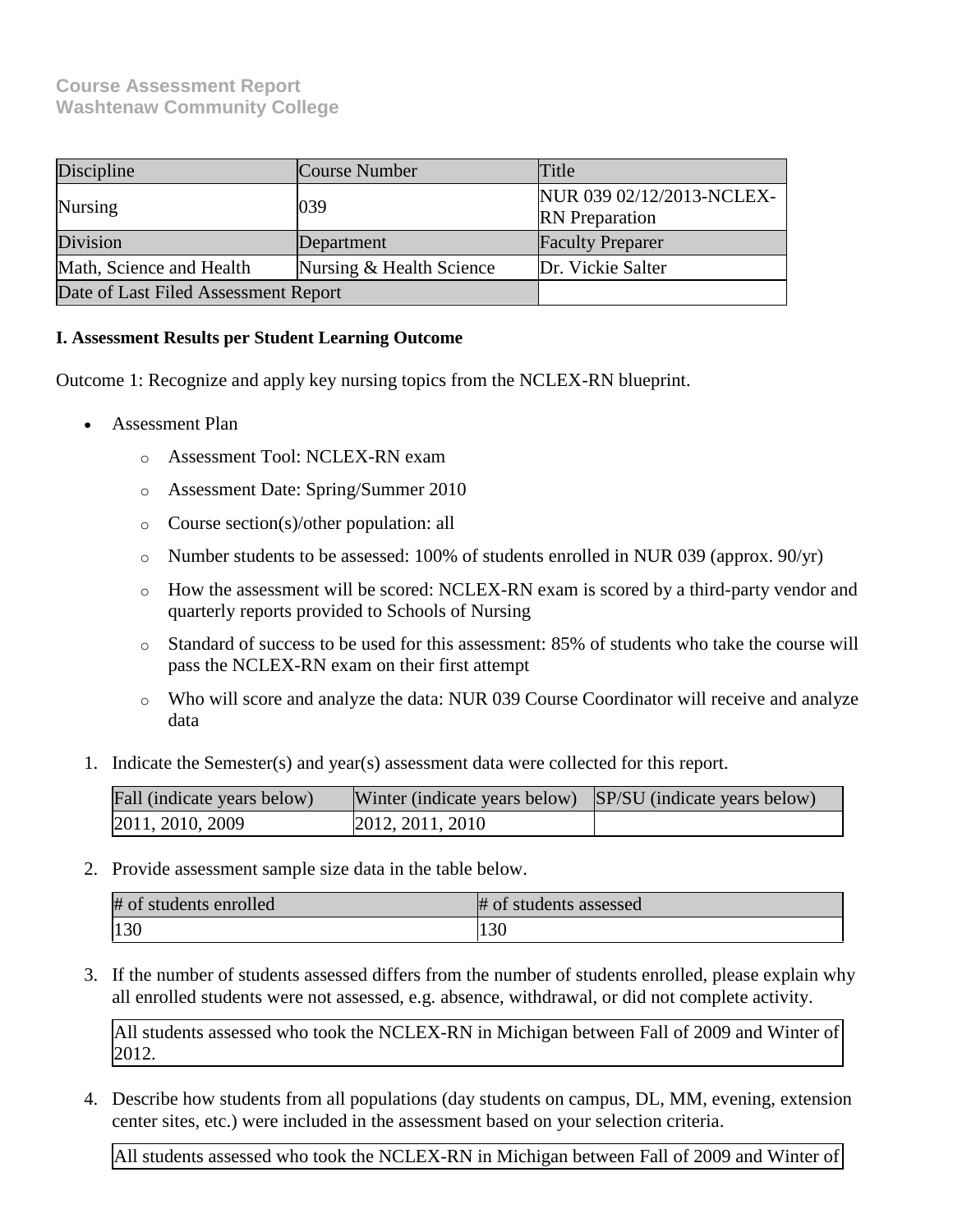2012.

5. Describe the process used to assess this outcome. Include a brief description of this tool and how it was scored.

Reviewed the quarterly reports (March, June, September, and December) from the Michigan State Board of Nursing (MSBON) for the NCLEX-RN from December of 2009 through December of 2012.

6. Briefly describe assessment results based on data collected for this outcome and tool during the course assessment. Discuss the extent to which students achieved this learning outcome and indicate whether the standard of success was met for this outcome and tool.

# Met Standard of Success: Yes

**September 2009 NUR 039 Enrollees:** March/June 2010 quarterly reports from the MSBON showed 24/26 enrollees in NUR 039 took the NCLEX-RN exam in Michigan and 22 of them passed the exam on their first attempt. **This is a 92% pass rate and this meets the benchmark of 85%.** Two of the students did not show evidence of taking the Michigan Boards, so they might have gone out of state or taken the course for a refresher.

**January 2010 NUR 039 Enrollees:** June/September 2010 Quarterly reports from the MSBON showed 16/18 enrollees in NUR 039 took the NCLEX-RN exam in Michigan and 14 of them passed the exam on their first attempt. **This is a 88% pass rate and this meets the benchmark of 85%.** Two of the students did not show evidence of taking the Michigan Boards, so they might have gone out of state or taken the course for a refresher.

**September 2010 NUR 039 Enrollees:** December 2010/March 2011 Quarterly reports from the MSBON showed 18/20 enrollees in NUR 039 took the NCLEX-RN exam in Michigan and 16 of them passed the exam on their first attempt. **This is a 89% pass rate and this meets the benchmark of 85%.** Two of the students did not show evidence of taking the Michigan Boards, so they might have gone out of state or taken the couse for a refresher.

**January 2011 NUR 039 Enrollees:** March 2011/June 2011 Quarterly reports from the MSBON showed 18/18 enrollees in NUR 039 took the NCLEX-RN in Michigan and all of them passed the exam on their first attempt. **This is a 100% pass rate and this meets the benchmark of 85%.**

**September 2011 NUR 039 Enrollees:** September 2011/December 2011 Quarterly reports from the MSBON showed 29/29 enrollees in NUR 039 took the NCLEX-RN in Michigan and all of them passed the exam on their first attempt. **This is a 100% pass rate and this meets the benchmark of 85%.**

**January 2012 NUR 039 Enrollees:** March 2012/June 2012 Quarterly reports from the MSBON showed 17/19 enrollees in NUR 039 took the NCLEX-RN in Michigan and 16 of them passed the exam on their first attempt. **This is a 94% pass rate and this meets the benchmark of 85%.** Two of the students did not show evidence of taking the Michigan Boards, so they might have gone out of state or taken the couse for a refresher.

7. Based on your interpretation of the assessment results, describe the areas of strength in student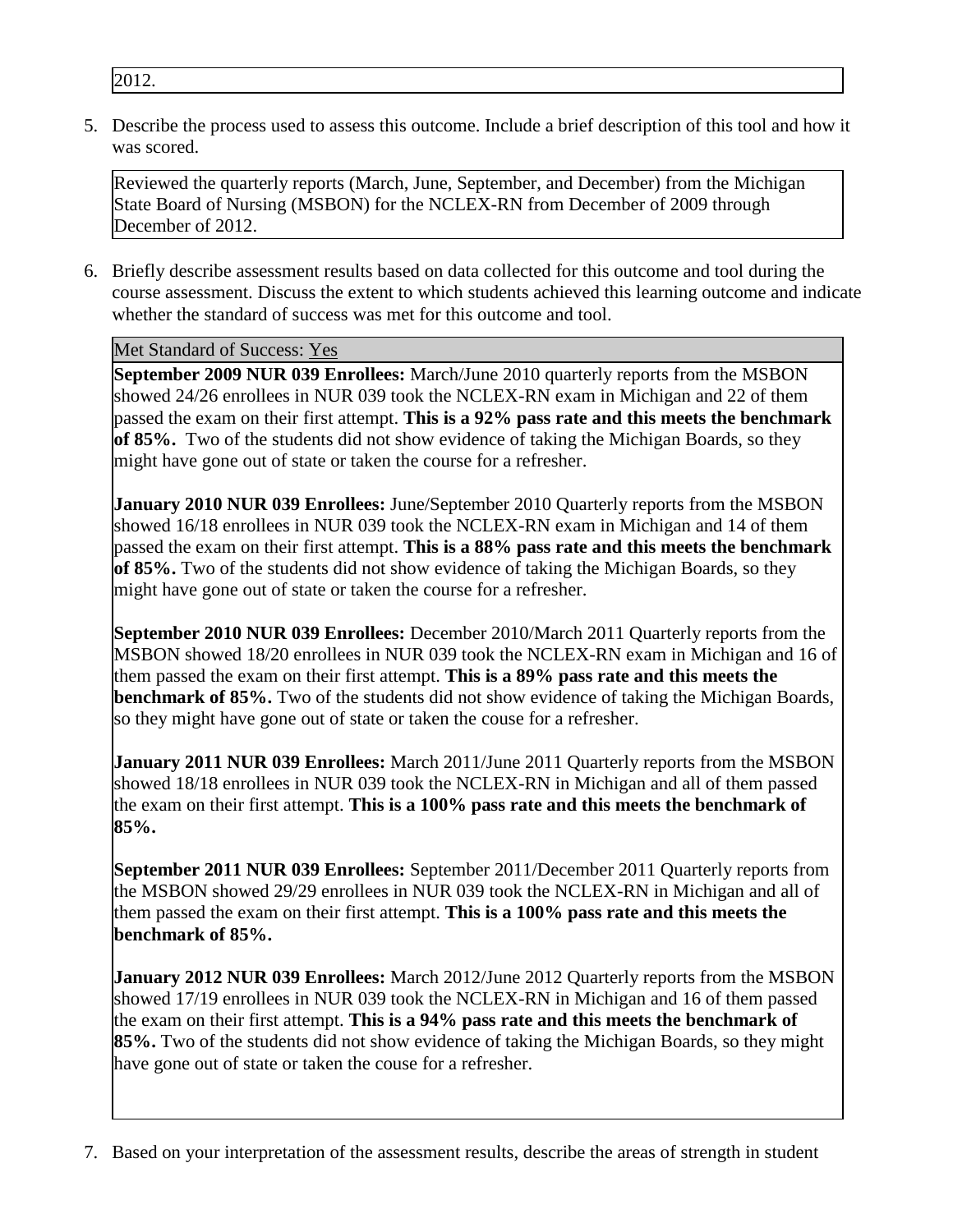achievement of this learning outcome.

We used NCLEX-RN first time pass rates for new graduates issued from the Michigan State Board of Nursing from January of 2010 to December of 2012. The logits increased from -0.21 to -0.16 for the January/September 2010 cohorts and all the other cohorts. As expected, the NCLEX-RN pass first time rates declined initially for the January/September 2010 cohorts and then increased thereafter.

8. Based on your analysis of student performance, discuss the areas in which student achievement of this learning outcome could be improved. If student met standard of success, you may wish to identify your plans for continuous improvement.

The learning outcome was met for all sections of NUR 039, however recognition of the increased degree of difficulty in the NCLEX-RN exam every three years as evidenced by the change in logits should have required an update of the course in September 2010. No update has been made since the course was written in 2009.

Outcome 2: Develop and apply skills needed to successfully take computer adaptive tests.

- Assessment Plan
	- o Assessment Tool: NCLEX-RN exam
	- o Assessment Date: Spring/Summer 2010
	- o Course section(s)/other population: all
	- o Number students to be assessed: 100% of students enrolled in NUR 039 (approx. 90/yr)
	- o How the assessment will be scored: NCLEX-RN exam is scored by a third-party vendor and quarterly reports provided to Schools of Nursing
	- o Standard of success to be used for this assessment: 85% of students who take the course will pass the NCLEX-RN exam on their first attempt
	- o Who will score and analyze the data: NUR 039 Course Coordinator will receive and analyze data
- 1. Indicate the Semester(s) and year(s) assessment data were collected for this report.

| Fall (indicate years below) | Winter (indicate years below) SP/SU (indicate years below) |  |
|-----------------------------|------------------------------------------------------------|--|
| 2011, 2010, 2009            | 2011, 2010, 2012                                           |  |

2. Provide assessment sample size data in the table below.

| # of students enrolled | # of students assessed |
|------------------------|------------------------|
| 130                    | 130                    |

3. If the number of students assessed differs from the number of students enrolled, please explain why all enrolled students were not assessed, e.g. absence, withdrawal, or did not complete activity.

All students assessed who took the NCLEX-RN in Michigan between Fall of 2009 and Winter of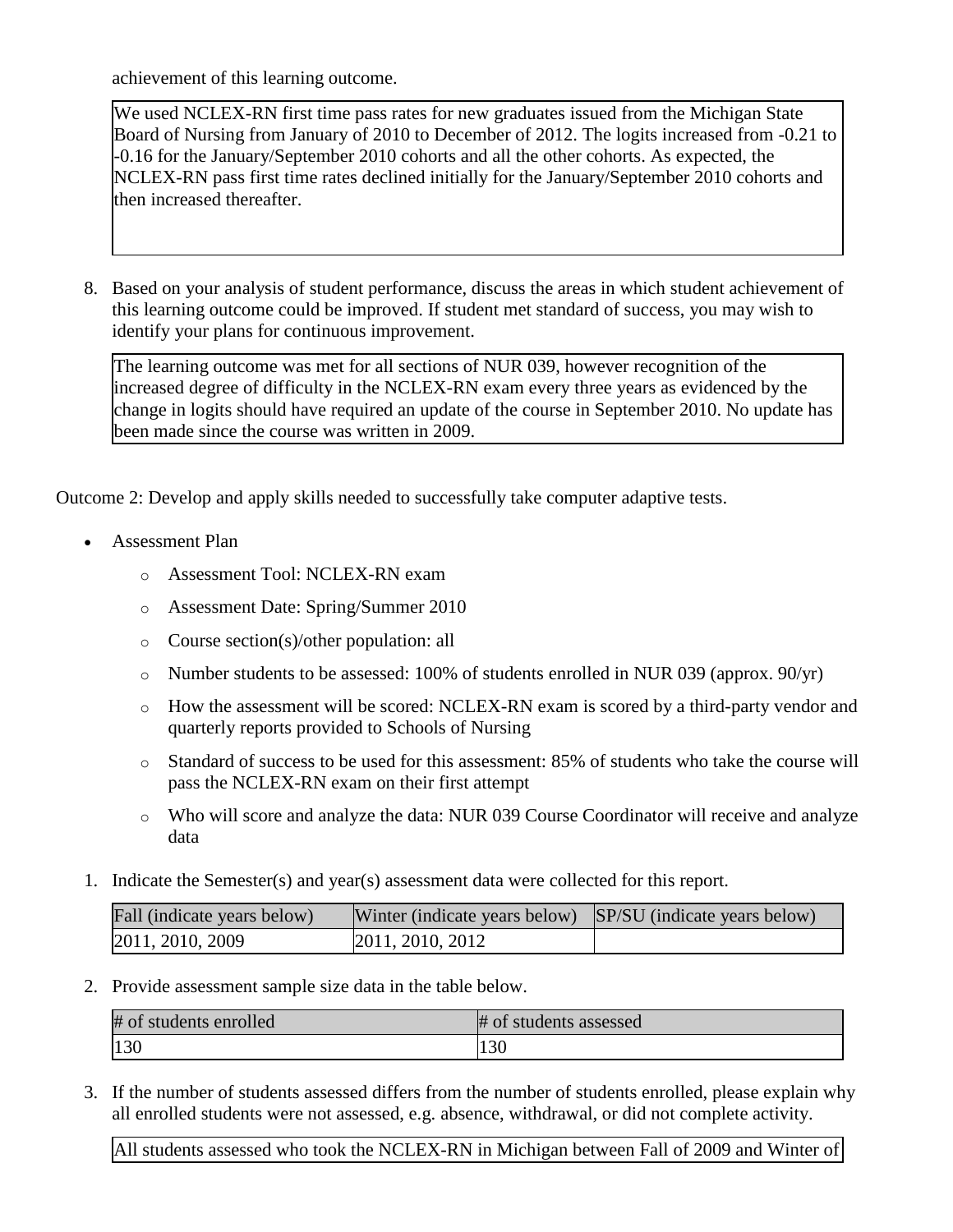2012.

4. Describe how students from all populations (day students on campus, DL, MM, evening, extension center sites, etc.) were included in the assessment based on your selection criteria.

All students assessed who took the NCLEX-RN in Michigan between Fall of 2009 and Winter of 2012.

5. Describe the process used to assess this outcome. Include a brief description of this tool and how it was scored.

Reviewed the quarterly reports (March, June, September, and December) from the Michigan State Board of Nursing (MSBON) for the NCLEX-RN from December of 2009 through December of 2012.

6. Briefly describe assessment results based on data collected for this outcome and tool during the course assessment. Discuss the extent to which students achieved this learning outcome and indicate whether the standard of success was met for this outcome and tool.

Met Standard of Success: Yes

**September 2009 NUR 039 Enrollees:** March/June 2010 quarterly reports from the MSBON showed 24/26 enrollees in NUR 039 took the NCLEX-RN exam in Michigan and 22 of them passed the exam on their first attempt. **This is a 92% pass rate and this meets the benchmark of 85%.** Two of the students did not show evidence of taking the Michigan Boards, so they might have gone out of state or taken the course for a refresher.

**January 2010 NUR 039 Enrollees:** June/September 2010 Quarterly reports from the MSBON showed 16/18 enrollees in NUR 039 took the NCLEX-RN exam in Michigan and 14 of them passed the exam on their first attempt. **This is a 88% pass rate and this meets the benchmark of 85%.** Two of the students did not show evidence of taking the Michigan Boards, so they might have gone out of state or taken the course for a refresher.

**September 2010 NUR 039 Enrollees:** December 2010/March 2011 Quarterly reports from the MSBON showed 18/20 enrollees in NUR 039 took the NCLEX-RN exam in Michigan and 16 of them passed the exam on their first attempt. **This is a 89% pass rate and this meets the benchmark of 85%.** Two of the students did not show evidence of taking the Michigan Boards, so they might have gone out of state or taken the couse for a refresher.

**January 2011 NUR 039 Enrollees:** March 2011/June 2011 Quarterly reports from the MSBON showed 18/18 enrollees in NUR 039 took the NCLEX-RN in Michigan and all of them passed the exam on their first attempt. **This is a 100% pass rate and this meets the benchmark of 85%.**

7. Based on your interpretation of the assessment results, describe the areas of strength in student achievement of this learning outcome.

We used NCLEX-RN first time pass rates for new graduates issued from the Michigan State Board of Nursing from January of 2010 to December of 2012. The logits increased from -0.21 to -0.16 for the January/September 2010 cohorts and all the other cohorts. As expected, the NCLEX-RN pass first time rates declined initially for the January/September 2010 cohorts and then increased thereafter.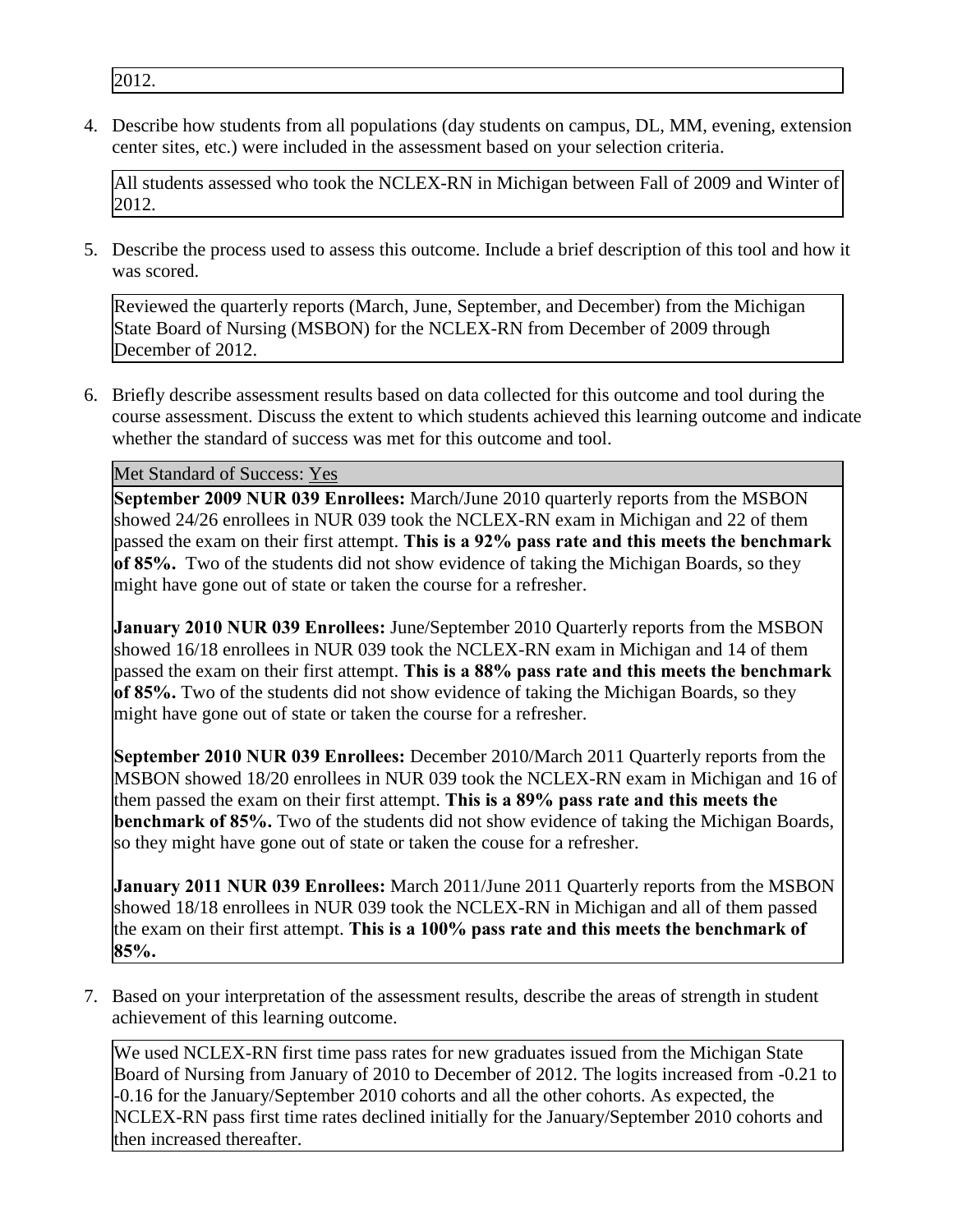8. Based on your analysis of student performance, discuss the areas in which student achievement of this learning outcome could be improved. If student met standard of success, you may wish to identify your plans for continuous improvement.

The learning outcome was met for all sections of NUR 039, however recognition of the increased degree of difficulty in the NCLEX-RN exam every three years as evidenced by the change in logits should have required an update of the course in September 2010. No update has been made since the course was written in 2009.

## **II. Course Summary and Action Plans Based on Assessment Results**

1. Describe your overall impression of how this course is meeting the needs of students. Did the assessment process bring to light anything about student achievement of learning outcomes that surprised you?

The NUR 039 master syllabus was developed and initially rolled out in the Fall of 2009. The master syllabus was designed based on a medical model not the Client Needs format that has been used since 2007 by the NCLEX-RN National Councils of the State Board of Nursing (NCSBN). The master syllabus uses a systems and disease processes approach. An example of this is the cardiovascular system where the focus is on congestive heart failure as the disease process.

The current master syllabus reviews previously taught material using the medical model and systems approach. Re-teaching previously taught material is not a recommended process in the WCC nursing program since students have access to material from previous science/nursing courses along with the ATI practice tests and proctored exams. Reviewing/re-teaching previous material does not promote critical thinking/clinical judgment which is a requirement for the newly revised NCLEX-RN exam in April of 2013.

The current NCLEX-RN blueprint discusses the "The Client Needs" categories along with the Integrating Processes, which include the nursing process, caring, teaching/learning, and communication/documentation. This is foreign/confusing for WCC nursing students since the master syllabus is based on a medical model not the current categories.

Although the benchmark has been met for each NUR 039 course since its inception, there was a significant time delay of sometimes up to three quarters when the enrollees took the course and when they took the NCLEX-RN. Fifty-four percent of the students delayed taking the NCLEX-RN by at least two quarters or longer. Early testing (within three months) is recommended after taking an NCLEX review course such as NUR 039. The later testing time potentially affects their success and also their ability to become employed and increase their earning potential.

There is a great need to integrate the revised NCLEX-RN exam blueprint into the current NUR 039 course. Typically, every time there is a revision in the NCLEX-RN there is an increase in logit, changes in the formatting of the questions along with an increase in the level of questions using Bloom's taxonomy, which increases the difficulty of the exam.

Typically, there is a decline in the first time passing rate for the exam as evidenced by the Fall 2010 pass rates for those who took the NUR 039 course. Every time there is a change in the blueprint, there is an initial decline in the first time passing rates as nursing programs try to "catch up" in preparing nursing students for the increased difficulty.

Here is a short history below of how/why the NCSBN changed the entire format of the NCLEX-RN starting in 2007 and why there is a recommendation for changing the objectives, course assignments, and course materials for the master syllabus.

In April of 2007, the NCLEX-RN exam was revised by the NCSBN to better reflect the changing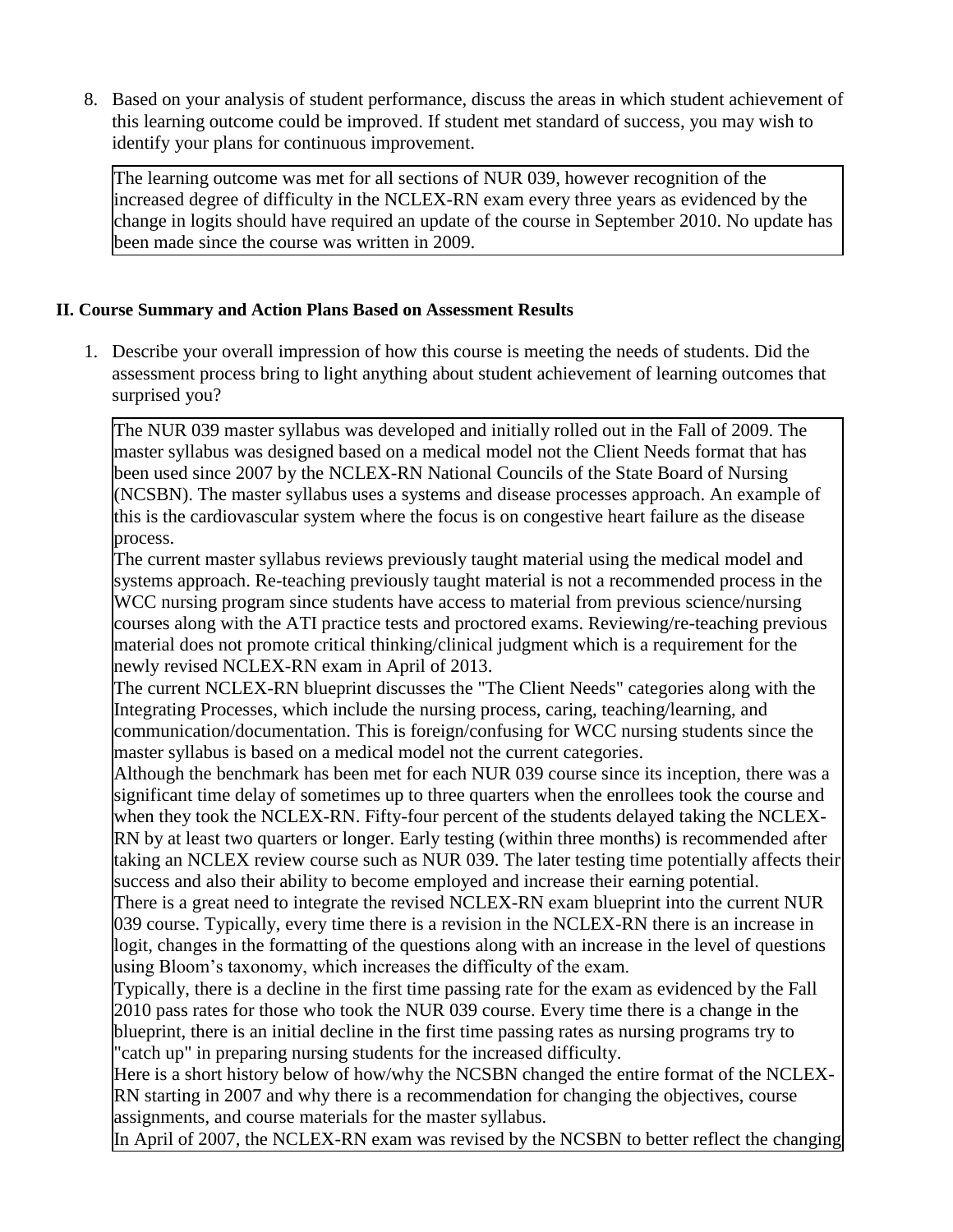practice of the new graduate RN at the bedside. Instead of using the terms Nursing Tasks/Assignments, they used the term Client Needs and developed eight Client Needs categories and included percentages for the distribution of content tested in those eight categories. They also threaded the Integrated Processes (mentioned above) throughout the questions in the eight categories.

The NCSBN also changed the formatting of the questions, eliminating any negative style formatted questions and started using multiple response style questions along with a higher level of the revised Bloom's Taxonomy such as applying/analyzing questions. As part of the redesign they increased the logit to  $-0.21$ .

Every three years, the NCLEX-RN blueprint changes with an increase in logit, percentage of distribution of the Client Needs categories, format in the style of question, and increasing the level of difficulty of the questions using the revised Bloom's taxonomy.

In 2010, the NCLEX-RN blueprint changed with a redistribution of the percentages tested for the Client Needs categories, an increase in logit to -0.16, which included more multiple response style questions and more analysis level questions to reflect the increased need for more safe/competent new graduate RN's. The NCSBN also changed the practice setting to reflect that the new graduate RN does not just work in an acute care facility but also cares for client's in all practice settings such as nursing homes and home health.

In April of 2013, the NCLEX-RN blueprint has changed once again with an increase in logit to 0.00, which reflects the increased need for safer more competent graduate RN's. They have included more multi-formatted style questions such as sounds, drag/drop, exhibit, fill in the blank, hot spot, and graphic options. They also changed the percentages of content distribution among the categories. The emphasis of the exam is critical thinking/clinical judgment across the lifespan.

The action plan for the NUR 039 is to revise the master syllabus based on the April 2013 NCLEX-RN blueprint to appropriately reflect the changes made since 2007. The master syllabus will be updated every three years and whenever necessary based on the first time pass rates of WCC's nursing graduates.

2. Describe when and how this information, including the action plan, was or will be shared with Departmental Faculty.

At the March 2013 Nursing Faculty meeting, the revised master syllabus for NUR 039 will be presented using the above information which reflect the changes in the exam blueprint. A Plan, Do, Study, and Act form recommended by the Institute of Health (IHI) will be used to document the rationale for the revision and will be used to track the effectiveness of these changes.

3.

Intended Change(s)

| <b>Intended Change</b> | Description of the change                                                                                                                                                                                                                                                        | Rationale                                                                                        | Implementation<br>Date |
|------------------------|----------------------------------------------------------------------------------------------------------------------------------------------------------------------------------------------------------------------------------------------------------------------------------|--------------------------------------------------------------------------------------------------|------------------------|
| Objectives             | The objectives will be based on<br>each of the eight Meeting the<br><b>Client's Needs Categories</b><br>including the four Integrated<br>Processes as a thread. The current<br>percentage for the distribution of<br>content will be added to the<br>Objectives with a $(+3/-3)$ | To better reflect the<br>changes in the<br>NCLEX-RN exam<br>blueprint per the<br>Course Summary. | 2013                   |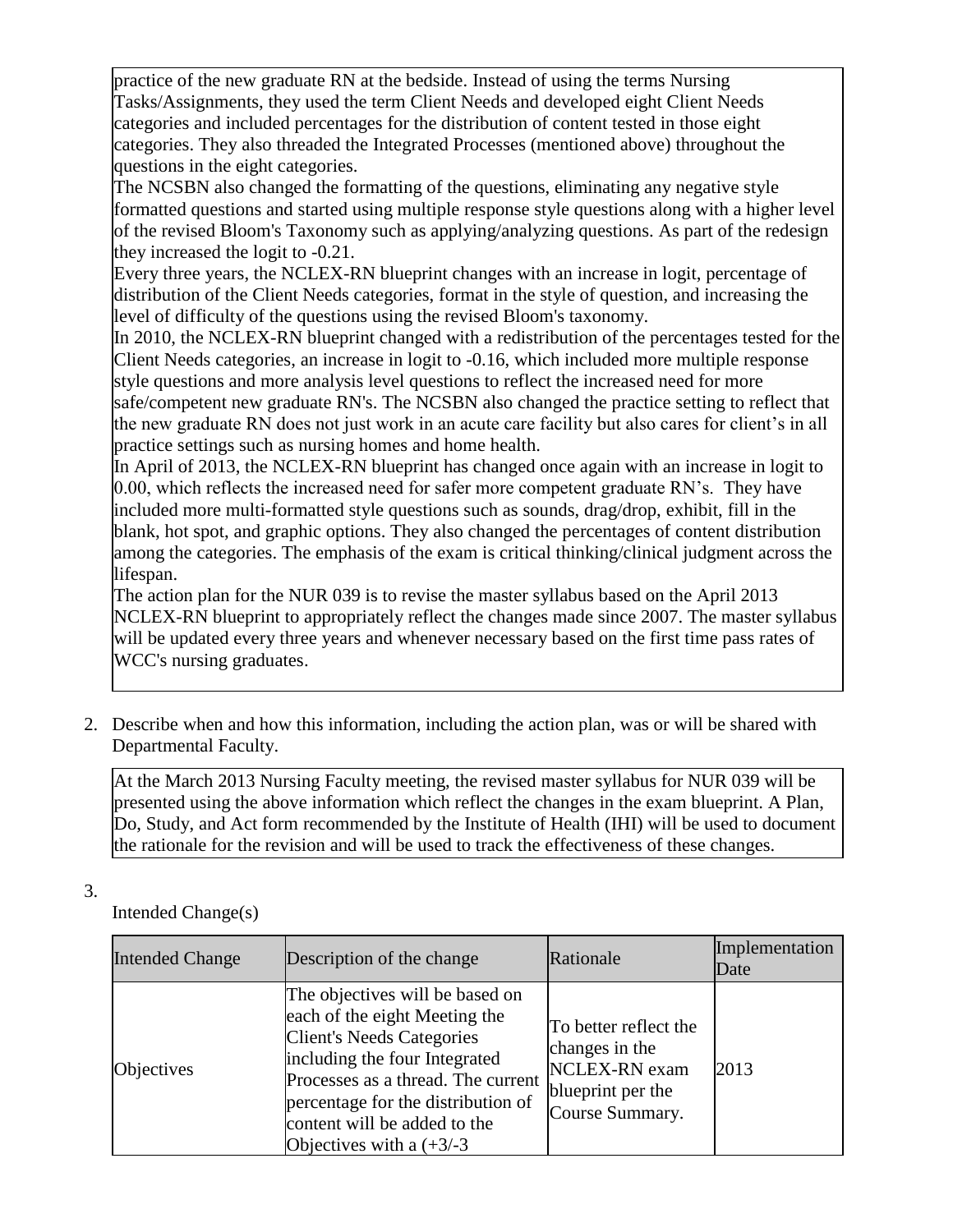| difference in the percentage of      |  |
|--------------------------------------|--|
| each category) based on the          |  |
| specific candidate's individual      |  |
|                                      |  |
| exam. All of the objectives below    |  |
| will meet Outcome #1.                |  |
|                                      |  |
| The WCC nursing student              |  |
| graduate will:                       |  |
|                                      |  |
|                                      |  |
| Objective $# 1$ : Select the best    |  |
| responses that promote               |  |
| achievement of client outcomes by    |  |
|                                      |  |
| providing and directing nursing      |  |
| care that enhances the care          |  |
| delivery setting in order to protect |  |
| clients and health care personnel.   |  |
| This objective constitutes 20% of    |  |
|                                      |  |
| the NCLEX-RN exam.                   |  |
|                                      |  |
| Objective $# 2$ : Select the best    |  |
| responses that protect clients and   |  |
| health care personnel from health    |  |
|                                      |  |
| and environmental hazards. This      |  |
| objective constitutes 12% of the     |  |
| NCLEX-RN exam.                       |  |
|                                      |  |
|                                      |  |
| Objective $# 3$ : Select the best    |  |
| responses that provide and direct    |  |
| nursing care of the client; that     |  |
| incorporates the knowledge of        |  |
| expected growth and development      |  |
| principles; prevention and/or early  |  |
|                                      |  |
| detection of health problems, and    |  |
| strategies to achieve optimal        |  |
| health. This objective constitutes   |  |
| 9% of the NCLEX-RN exam.             |  |
|                                      |  |
|                                      |  |
| Objective $#4$ : Select the best     |  |
| responses that provide and direct    |  |
| nursing care that promotes and       |  |
| supports the emotional, mental,      |  |
| and social well-being of the client  |  |
|                                      |  |
| experiencing stressful events, as    |  |
| well as clients with acute or        |  |
| chronic mental illness. This         |  |
| objective constitutes 9% of the      |  |
| NCLEX-RN exam.                       |  |
|                                      |  |
|                                      |  |
| Objective $# 5$ : Select the best    |  |
| responses that provide comfort       |  |
| and assistance in the performance    |  |
|                                      |  |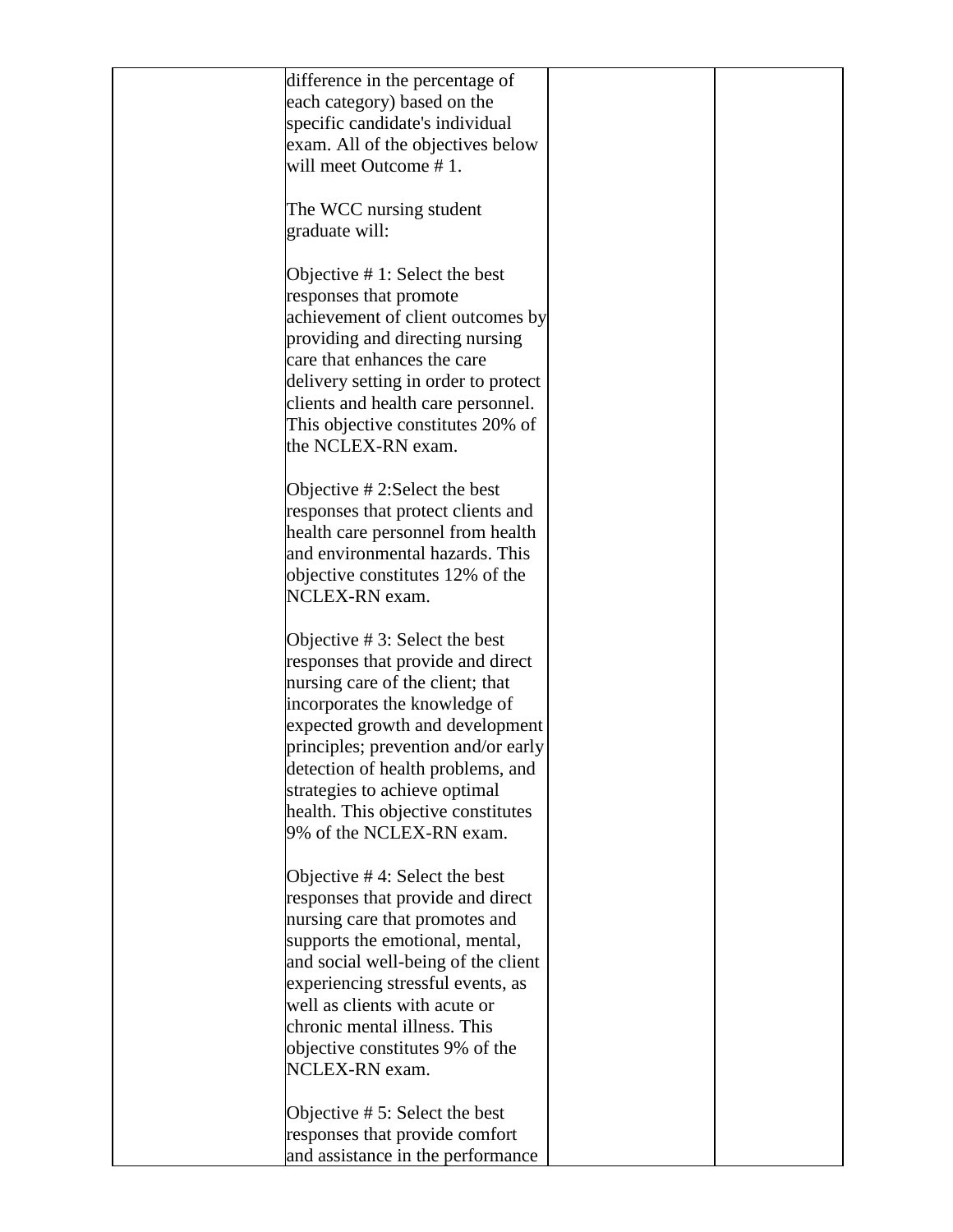|                                                                        | of activities of daily living. This<br>objective constitutes 9% of the<br>NCLEX-RN exam.                                                                                                                                                                                                                                                                            |                                                                                                                                                                                    |      |
|------------------------------------------------------------------------|---------------------------------------------------------------------------------------------------------------------------------------------------------------------------------------------------------------------------------------------------------------------------------------------------------------------------------------------------------------------|------------------------------------------------------------------------------------------------------------------------------------------------------------------------------------|------|
|                                                                        | Objective $# 6$ : Select the best<br>responses that provide care related<br>to the administration of<br>medications and parenteral<br>therapies. This objective<br>constitutes 15% of the NCLEX-<br>RN exam.                                                                                                                                                        |                                                                                                                                                                                    |      |
|                                                                        | Objective $# 7$ : Select the best<br>responses that reduce the<br>likelihood that clients will develop<br>complications or health problems<br>related to existing conditions,<br>treatments, or procedures. This<br>constitutes 12% of the NCLEX-<br>RN exam.                                                                                                       |                                                                                                                                                                                    |      |
|                                                                        | Objective $# 8$ : Select the best<br>responses that manage and<br>provide care for clients with acute,<br>chronic, or life-threatening<br>physical health conditions. This<br>constitutes 14% of the NCLEX-<br>RN exam.                                                                                                                                             |                                                                                                                                                                                    |      |
| Pre-requisite                                                          | NUR 231 C+<br><b>NUR 283 C+</b>                                                                                                                                                                                                                                                                                                                                     | This reflects the<br>changes in the<br>grading scale for the<br>nursing program and<br>also reflects the NUR<br>course change from<br>271 and 281 to the<br>current course of 283. | 2013 |
| <b>Course Assignments</b>                                              | Require students who fail to meet<br>the benchmark for any NCLEX-<br>RN predictor exam (taken at the<br>end of the nursing program but<br>before the NUR 039 course) at the previously instructed<br>beginning of this course to take<br>1000-1500 practice questions<br>above the requirements for the<br>course in the content areas<br>identified as weak areas. | To ensure content<br>understanding of<br>material prior to<br>completing the NUR<br>039 course.                                                                                    | 2013 |
| Course Materials (e.g.<br>textbooks, handouts,<br>on-line ancillaries) | Require students purchase the<br>NCLEX-RN 10,000 powered by<br>PrepU or any online NCLEX-RN<br>review package which includes                                                                                                                                                                                                                                        | The above materials<br>gives students<br>strategies/rationales<br>to ensure first time                                                                                             | 2013 |